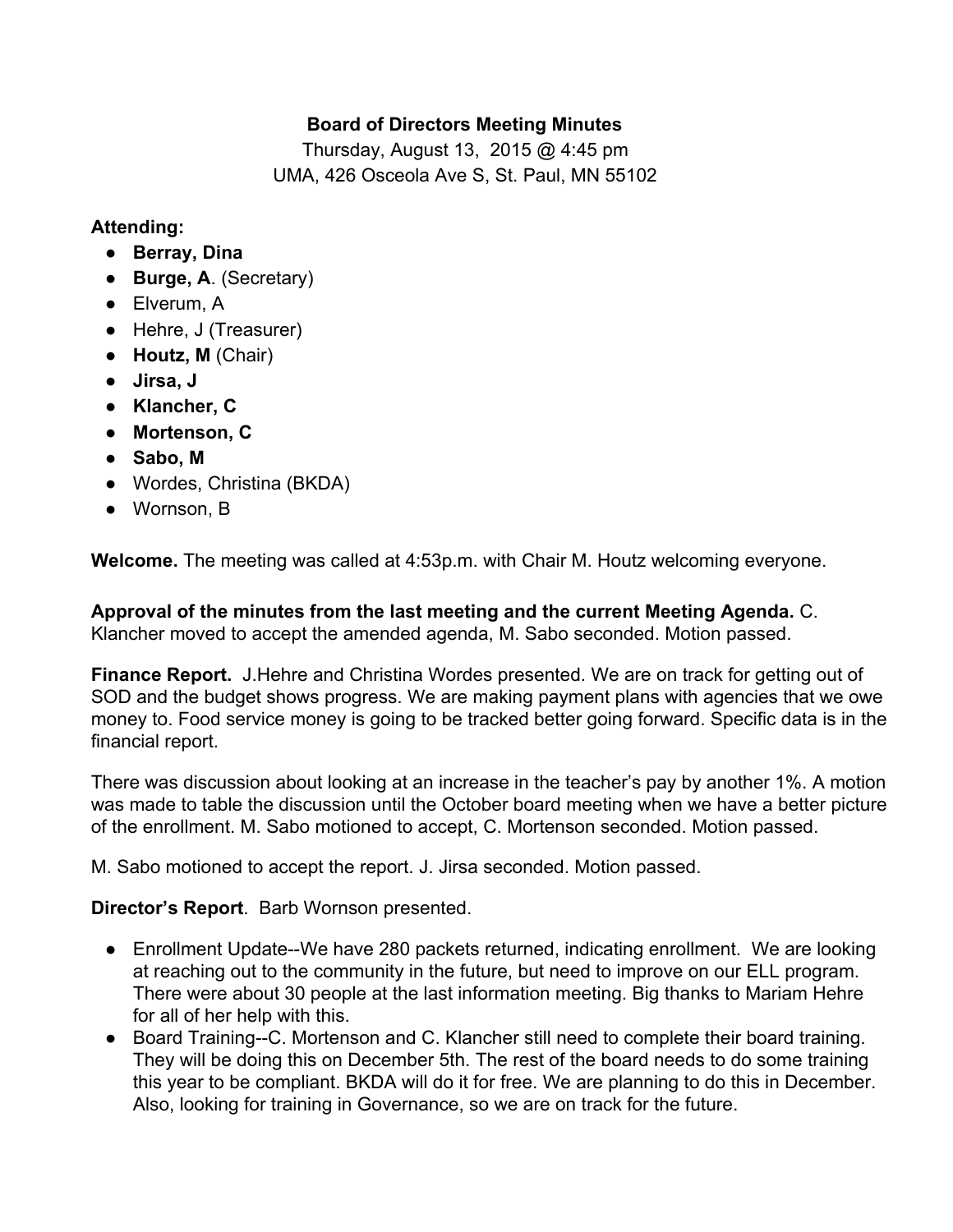- Staffing Update--We now have 36 current staff members--13 special ed staff (3 teachers, 10 paras), 20 teachers, Director, Dean of Students and Administrative Assistant. We are still looking for someone to help in the office. We have reposted the position as part time office/part time paraprofessional.
- Building Update--There have been some issues with the plumbing. There needs to be a valve put in that is going to cost the school \$1500 to be up to code. The church is going to have to change the locks on the outside doors at their cost. The lockers have been ordered and installed. The furniture is being delivered, slowly. Amy Elverum, Marian Hehre, Denise Goldman, Dina Berray, Aaron Menzel, Leana Stone, and Carolyn Alouach have put in A LOT of extra time to get the building ready, marketing and other things above and beyond. THANK YOU! We are still looking at getting wireless access throughout the building at a reasonable cost.
- We are actively working on what recreational time will look like. The current options are the gym, the parking lot and the city park. They have also been checking out different ways to the river, which seems to be about 25 minutes on any of the paths.

### **Board Chair Comments**

- C. Mortenson brought up some concerns.
	- First, there is the concern about our board governance. We need to make sure that we are in compliance.
	- Second, there are concerns about having a board member taking the notes because it does not allow them to fully participate in the board discussions. We are going to look at either getting another parent or having Amanda make it part of her job. Barb will work on finding someone for this.
	- Board Recruitment--Are we doing it? How do non-board members show interest? What are the processes? Barb reported that New board members need to be elected before the end of the school year and starts July 1st. There needs to be a process set up for the interim time. For now, the first step is to have someone who is interested send a letter of intent to Marcia.
	- As a matter of practice, it is proposed that we have a closed session at the end of each meeting. We need to look into whether or not that is even allowed and what things can be discussed and who can be invited. There are different rules in the Charter school open meeting laws that we will be looking at it.

# **Committee Reports:**

- Facilities Committee--Barb Wornson and John Hehre have nothing new to report.
- PTO Update--Amy Burge reported that there has still not been any actions by this committee. There have been parent volunteers that were recruited by the school. At this time, we are still unsure of who will be stepping up to be the head of the committee.